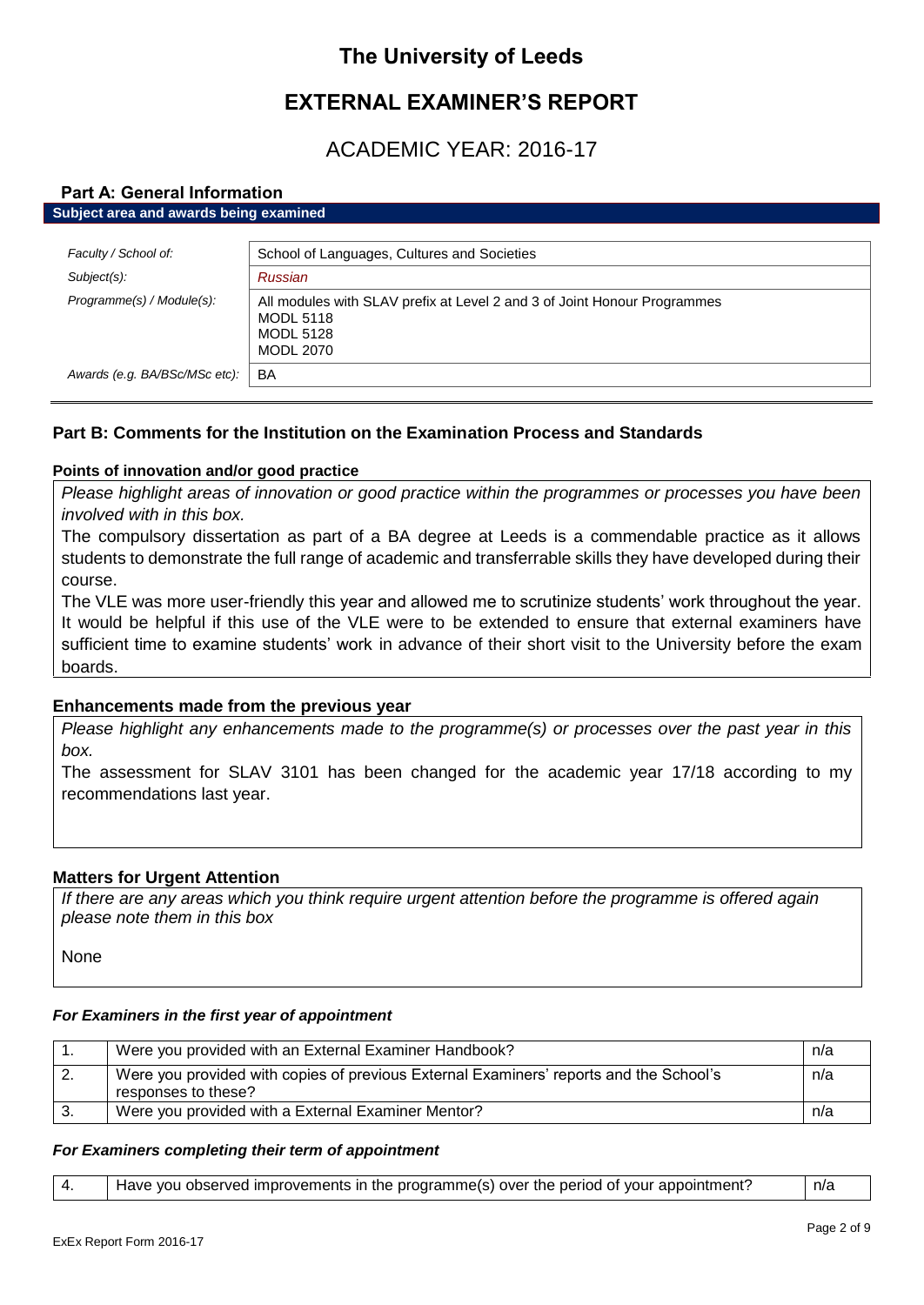| - 5. | Has the school responded to comments and recommendations you have made?                            | n/a |
|------|----------------------------------------------------------------------------------------------------|-----|
| -6.  | Where recommendations have not been implemented, did the school provide clear reasons for<br>this? | n/a |
|      | Have you acted as an External Examiner Mentor?                                                     | n/a |

*Please comment on your experience of the programme(s) over the period of your appointment, remarking in particular on changes from year to year and the progressive development and enhancement of the learning and teaching provision, on standards achieved, on marking and assessment and the procedures of the School*

#### **Standards**

| 8.                                                                                           | Is the overall programme structure coherent and appropriate for the level of study?                                                                                                                                                                                                                                                                                                                                                                                                                                                                                                                                                                                                                                                                                                                                    | Y              |
|----------------------------------------------------------------------------------------------|------------------------------------------------------------------------------------------------------------------------------------------------------------------------------------------------------------------------------------------------------------------------------------------------------------------------------------------------------------------------------------------------------------------------------------------------------------------------------------------------------------------------------------------------------------------------------------------------------------------------------------------------------------------------------------------------------------------------------------------------------------------------------------------------------------------------|----------------|
| 9.                                                                                           | Does the programme structure allow the programme aims and intended learning outcomes to be<br>met?                                                                                                                                                                                                                                                                                                                                                                                                                                                                                                                                                                                                                                                                                                                     | $\overline{Y}$ |
| 10.                                                                                          | Are the programme aims and intended learning outcomes commensurate with the level of award?                                                                                                                                                                                                                                                                                                                                                                                                                                                                                                                                                                                                                                                                                                                            | $\overline{Y}$ |
| 11.                                                                                          | Did the Aims and ILOs meet the expectations of the national subject benchmark (where relevant)?                                                                                                                                                                                                                                                                                                                                                                                                                                                                                                                                                                                                                                                                                                                        | Y              |
| 12.                                                                                          | Is the programme(s) comparable with similar programmes at other institutions?                                                                                                                                                                                                                                                                                                                                                                                                                                                                                                                                                                                                                                                                                                                                          | Y              |
|                                                                                              | Please use this box to explain your overall impression of the programme structure, design, aims and intended<br>learning outcomes.<br>The Russian section at Leeds provides a varied programme which develops students' linguistic skills as well as<br>intellectual and research skills. Due to staff and student numbers the programme cannot be comprehensive but<br>manages to cover a wide area of 19 <sup>th</sup> -century literature and culture, 20 <sup>th</sup> -century history and contemporary culture.<br>The language modules are carefully designed to develop a broad range of linguistic skills. Strong performances in all<br>areas of the programme in the final year testify to excellent teaching, appropriate student support and the success of<br>a well conceived programme and curriculum. |                |
| 13.                                                                                          | Is the influence of research on the curriculum and learning and teaching clear?                                                                                                                                                                                                                                                                                                                                                                                                                                                                                                                                                                                                                                                                                                                                        | Y              |
|                                                                                              | Academic staff's research expertise shapes the curriculum in a productive way. Students are exposed to a variety of<br>different research fields, ranging from 19 <sup>th</sup> -century Russian literature and culture to contemporary Russian society in<br>individual modules over the course of their study. The research ethos and rigorous research methodologies underlying<br>all undergraduate dissertations are evidence of the successful translation of academic research into teaching practice.                                                                                                                                                                                                                                                                                                          |                |
| 14.                                                                                          | Does the programme form part of an Integrated PhD?                                                                                                                                                                                                                                                                                                                                                                                                                                                                                                                                                                                                                                                                                                                                                                     | N              |
|                                                                                              | Please comment on the appropriateness of the programme as training for a PhD:                                                                                                                                                                                                                                                                                                                                                                                                                                                                                                                                                                                                                                                                                                                                          |                |
| 15.                                                                                          | Does the programme include clinical practice components?                                                                                                                                                                                                                                                                                                                                                                                                                                                                                                                                                                                                                                                                                                                                                               | N              |
| Please comment on the learning and assessment of practice components of the curriculum here: |                                                                                                                                                                                                                                                                                                                                                                                                                                                                                                                                                                                                                                                                                                                                                                                                                        |                |
| 16.                                                                                          | Is the programme accredited by a Professional or Statutory Regulatory Body (PSRB)?                                                                                                                                                                                                                                                                                                                                                                                                                                                                                                                                                                                                                                                                                                                                     | $\mathsf{N}$   |
|                                                                                              | Please comment on the value of, and the programme's ability to meet, PSRB requirements here:                                                                                                                                                                                                                                                                                                                                                                                                                                                                                                                                                                                                                                                                                                                           |                |

**Assessment and Feedback**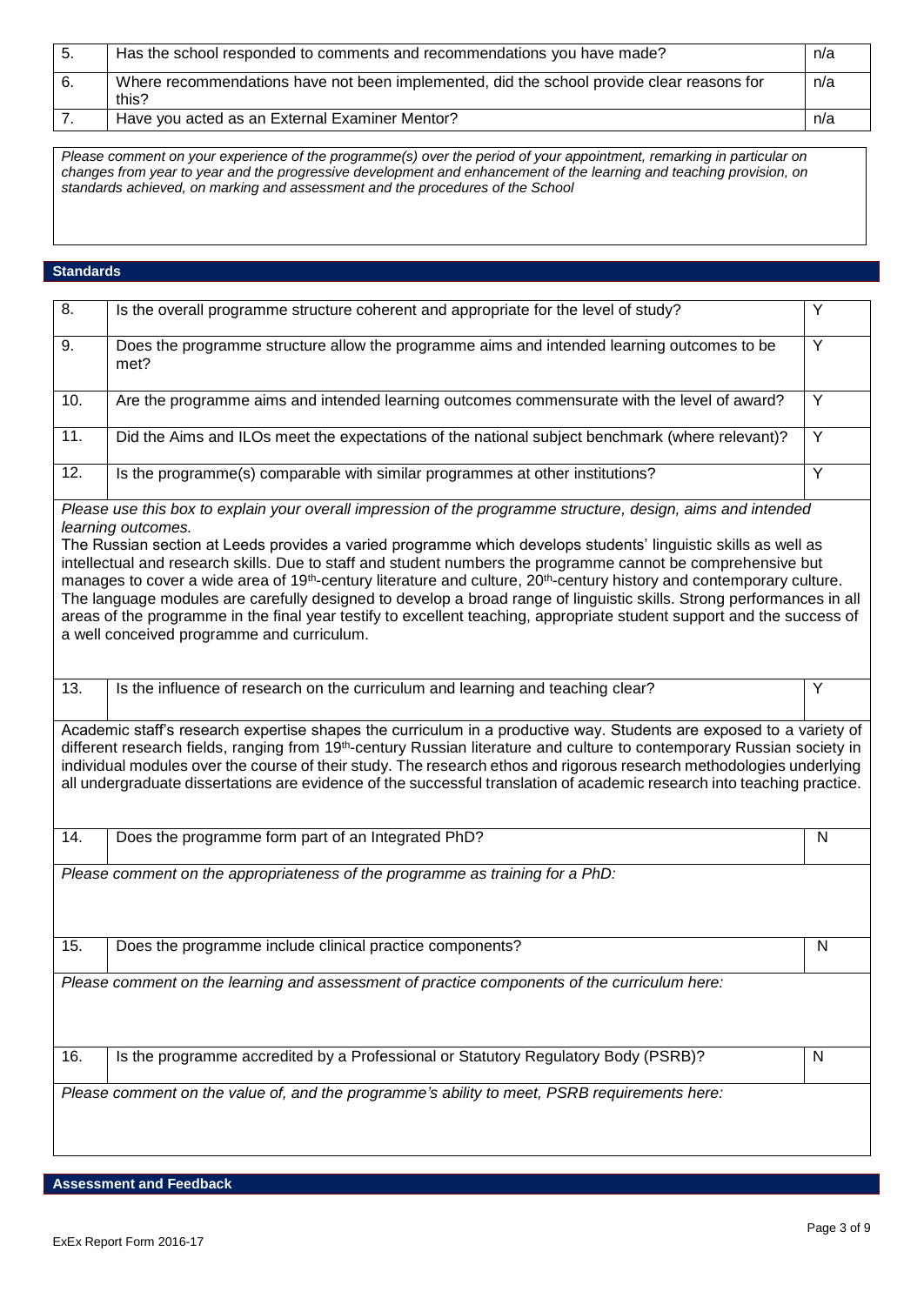| 17.                                                                                                                                                                                                                                                                                                                                                                                                                                                                                                                                                                                                                                                                                                                                              | Does the programme design clearly align intended learning outcomes with assessment?                                                | Υ |
|--------------------------------------------------------------------------------------------------------------------------------------------------------------------------------------------------------------------------------------------------------------------------------------------------------------------------------------------------------------------------------------------------------------------------------------------------------------------------------------------------------------------------------------------------------------------------------------------------------------------------------------------------------------------------------------------------------------------------------------------------|------------------------------------------------------------------------------------------------------------------------------------|---|
| Please comment on the assessment methods and the appropriateness of these to the ILOs, in particular: the design<br>and structure of the assessment methods, and the arrangements for the marking of modules and the classification of awards; the<br>quality of teaching, learning and assessment methods that may be indicated by student performance.                                                                                                                                                                                                                                                                                                                                                                                         |                                                                                                                                    |   |
| The programme uses forms of assessment which are both innovative and robust. The variety of assessment formats<br>(including essays, statistical reports on online media, student presentations etc.) ensure that different ILOs are<br>effectively tested. Modules are marked and moderated rigorously. Detailed feedback is provided in feedback reports<br>and in marginal comments. MODL 5128 was outstanding in this respect, setting suitably challenging tasks to test<br>different registers and lexical fields and providing scrupulous, detailed, professional feedback. All assessments<br>across the department are fairly and consistently marked according to the published marking criteria.                                      |                                                                                                                                    |   |
| 18.                                                                                                                                                                                                                                                                                                                                                                                                                                                                                                                                                                                                                                                                                                                                              | Is the design and structure of the assessment methods appropriate to the level of award?                                           | Y |
| 19.                                                                                                                                                                                                                                                                                                                                                                                                                                                                                                                                                                                                                                                                                                                                              | Were students given adequate opportunity to demonstrate their achievement of the programme<br>aims and intended learning outcomes? | Y |
| Please comment on the academic standards demonstrated by the students and, where possible, their performance in relation<br>to students on comparable courses; the strengths and weaknesses of the students as a cohort:<br>Student attainment overall is high in both language and content modules and is of similar standard to the<br>performance of students at my own institution and other institutions I am familiar with. The linguistic performance,<br>especially of finalists, is generally high, as is the intellectual level of research undertaken by students for essays,<br>presentations and the final-year dissertation. Work of a small part of the cohort is marred by poorly developed skills<br>in writing and expression. |                                                                                                                                    |   |
| Please use this box to provide any additional comments you would like to make in relation to assessment and<br>feedback:                                                                                                                                                                                                                                                                                                                                                                                                                                                                                                                                                                                                                         |                                                                                                                                    |   |

# **The Progression and Awards Process**

| 20. | Were you provided with guidance relating to the External Examiner's role, powers and<br>responsibilities in the examination process?     | Y              |
|-----|------------------------------------------------------------------------------------------------------------------------------------------|----------------|
| 21. | Was the progression and award guidance provided sufficient for you to act effectively as an<br><b>External Examiner?</b>                 | Y              |
| 22. | Did you receive appropriate programme documentation for your area(s) of responsibility?                                                  | Y              |
| 23. | Did you receive appropriate module documentation for your area(s) of responsibility?                                                     | Y              |
| 24. | Did you receive full details of marking criteria applicable to your area(s) of responsibility?                                           | Y              |
| 25. | Were you provided with all draft examination papers/assessments?                                                                         | Y              |
| 26. | Was the nature and level of the assessment questions appropriate?                                                                        | $\overline{Y}$ |
| 27. | Were suitable arrangements made to consider your comments on assessment questions?                                                       | Y              |
| 28. | Was sufficient assessed work made available to enable you to have confidence in your evaluation<br>of the standard of student work?      | Y              |
| 29. | Were the examination scripts clearly marked/annotated?                                                                                   | Y              |
| 30. | Was the choice of subjects for final year projects and/or dissertations appropriate?                                                     | Y              |
| 31. | Was the method and standard of assessment appropriate for the final year projects and/or<br>dissertations?                               | Y              |
| 32. | Were the administrative arrangements satisfactory for the whole process, including the operation of<br>the Progression and Awards Board? | Y              |
| 33. | Were you able to attend the Progression and Awards Board meeting?                                                                        | Y              |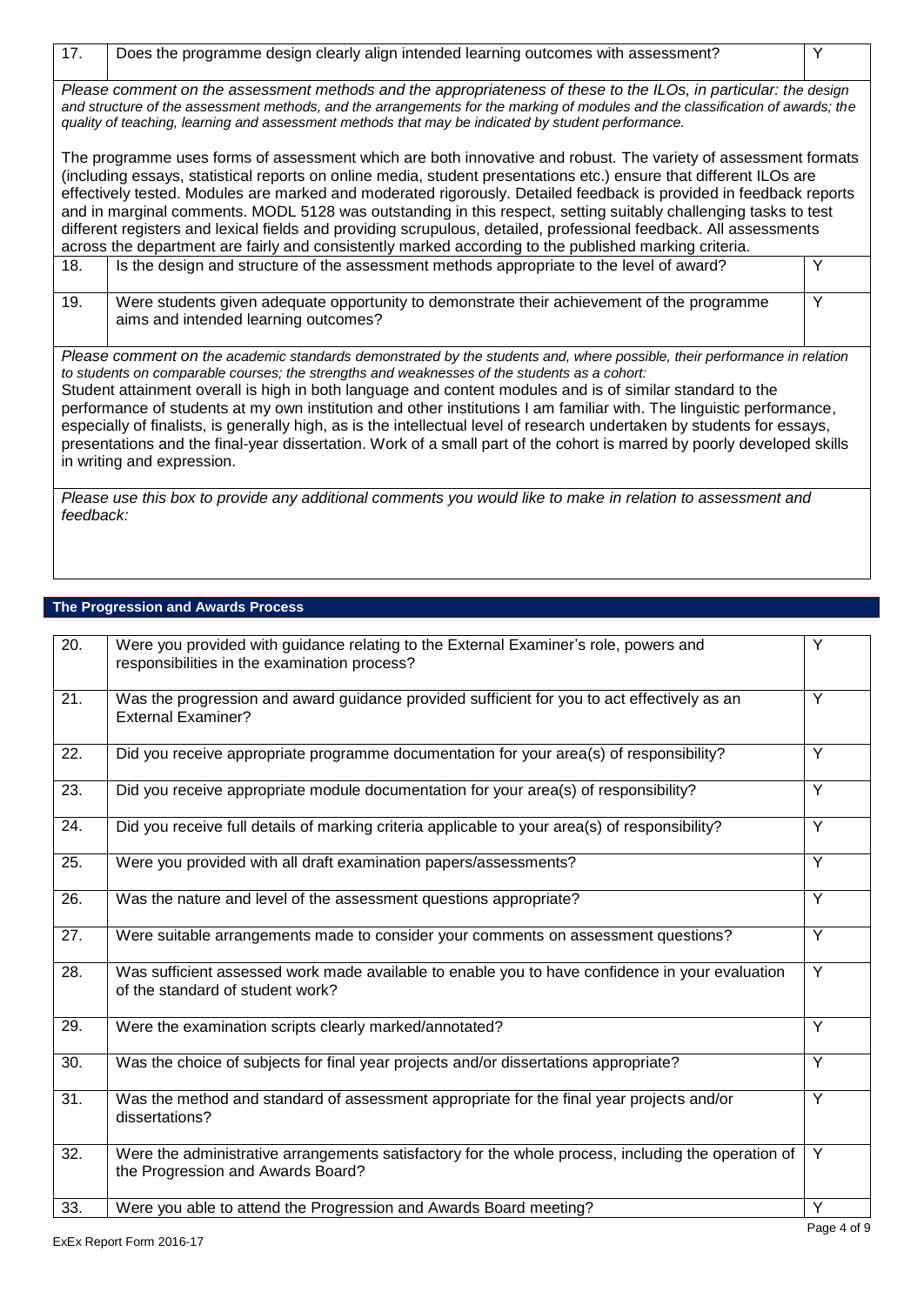| 34.                                                                                                   | Were you satisfied with the recommendations of the Progression and Awards Board?                                   |  |
|-------------------------------------------------------------------------------------------------------|--------------------------------------------------------------------------------------------------------------------|--|
|                                                                                                       |                                                                                                                    |  |
| 35.                                                                                                   | Were you satisfied with the way decisions from the School Special Circumstances meeting were                       |  |
|                                                                                                       | communicated to the Progression and Awards Board?                                                                  |  |
| Please use this box to provide any additional comments you would like to make on the questions above: |                                                                                                                    |  |
|                                                                                                       | I would welcome a list of all modules taught (with details of credits and assessments) to be made available at the |  |
| beginning of the academic year.                                                                       |                                                                                                                    |  |
|                                                                                                       |                                                                                                                    |  |
|                                                                                                       |                                                                                                                    |  |

# **Other comments**

**Please use this box if you wish to make any further comments not covered elsewhere on the form**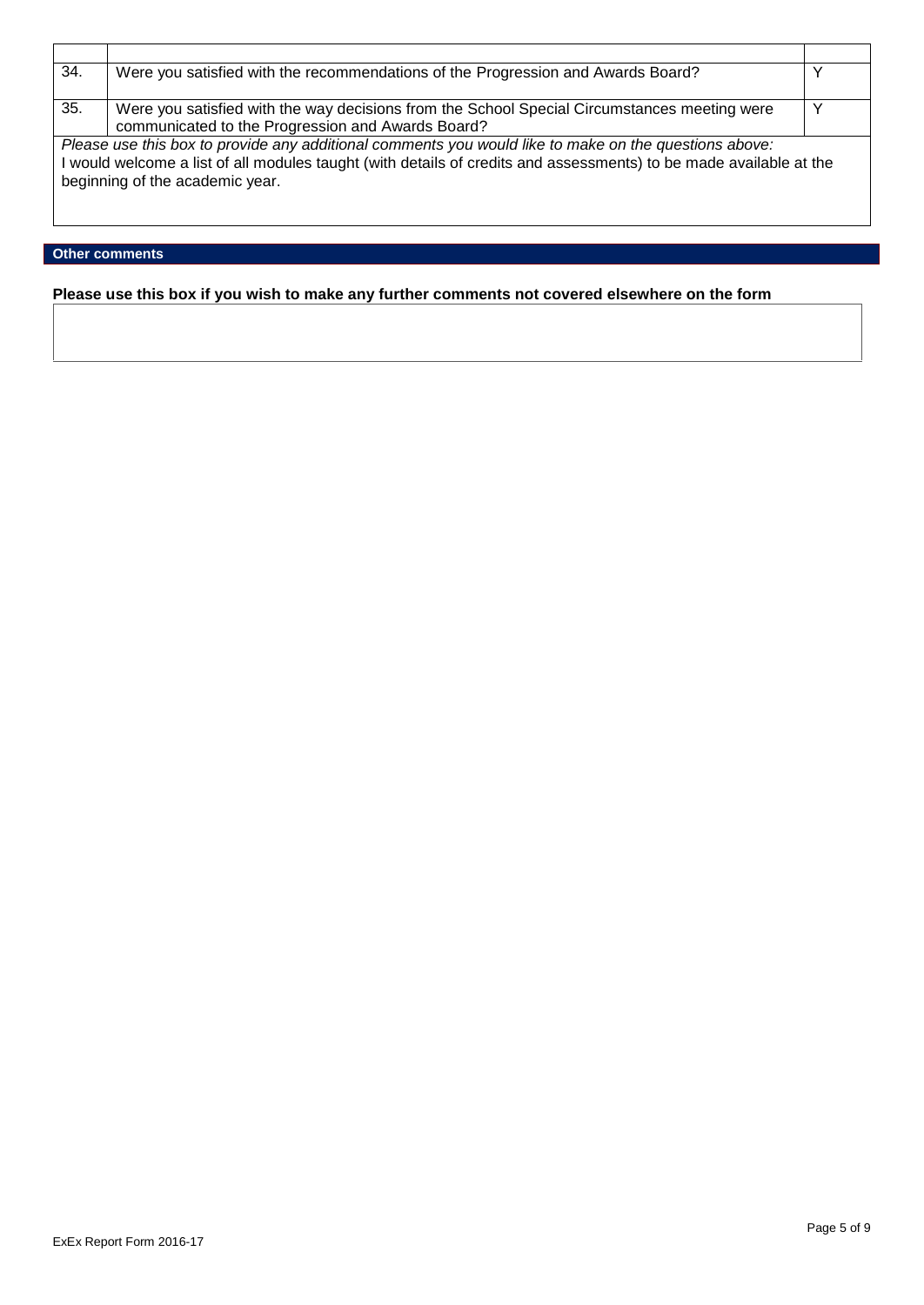#### **Name of School and Head of School (or nominee)**

| Title and Name of<br>Responder: |                                                                            |
|---------------------------------|----------------------------------------------------------------------------|
| Position*:                      | LCS Assessment Lead and Director of Russian and Slavonic Studies           |
| Faculty / School of:            | Faculty of Arts and Humanities, School of Languages Cultures and Societies |
| Address for<br>communication:   | University of Leeds<br>Leeds LS2 9JT                                       |
| Email:                          |                                                                            |
| Telephone:                      |                                                                            |

*\*If the individual responding to the report is not the Head of School please state their position within the School.*

#### **Completing the School response**

The completed School response (including the full original report) should be attached to an e-mail and sent to the Pro-Dean for Student Education in the relevant Faculty. Following approval by the Pro-Dean for Student Education, the School must send the response (including the full original report) directly to the External Examiner. A copy must also be emailed to the Quality Assurance Team a[t qat@leeds.ac.uk.](mailto:qat@leeds.ac.uk) External Examiners should receive a formal response no later than six weeks after receipt of the original report.

#### *Response to Points of innovation and/or good practice*

#### LCS collective response:

Programmes within the School are regarded very positively overall and are seen by our external examiners as being of high quality, with excellent teaching and student performance.

It is extremely pleasing to receive positive feedback in the area of innovation, not least because of the ongoing investment that colleagues make in this respect. The clear presence of research-led teaching is balanced with the ongoing diversity of modules we are able to offer our students. The development of the Final Year Project, commended as an enhancement, is reflected in the research methodology training offered across our subject areas. In addition, we have been commended for the rigorous approach to assessment, with clear communication to students and excellent administrative organisation. The use of different approaches to assessment to respond to the range of skills we want our students to develop is also noted with thanks.

We are grateful to our external examiners for identifying instances of innovative assessment, accompanied by clear feedback, and in particular it is pleasing to see where this has been a noted as a focus of improvement for subject areas. Further good practice has been identified in our enhanced use of digital resources and of the VLE, including the introduction of online marking in some areas, ongoing discussions about Health and Safety notwithstanding.

Other areas of good practice identified included the presentation of awards to recognise outstanding academic achievements, as well as the development of key skills that link directly to employability. Praise is consistently seen in relation to high standards of teaching throughout the School, in the existence of co-taught L2 and L3 cohorts in some subject areas – a practice under discussion for wider School implementation in order to extend module choice – and in the rigour of processes overall.

#### Subject area individual response:

It is very encouraging to hear that our compulsory Final Year Project was highlighted as a case study of best practice and that it was commended for allowing students to demonstrate the full range of academic and transferable skills that they had acquired during their degree programme at Leeds. We are also very pleased to hear that you thought that the VLE arrangements for scrutinising students' work were very effective in 2016/2017 and that the system was user-friendly. I will pass on your comments about the availability of the VLE for external examiners over the course of the academic year to colleagues in the Programme Support team.

#### *Response to Enhancements made from the previous year*

#### LCS collective response:

Pleasingly, in response to the question about enhancements made since last year there was very reassuring evidence of subject areas having responded to examiners' previous comments. Moreover, there were many instances where there were no necessary enhancements because nothing had been deemed necessary to mention in the previous year.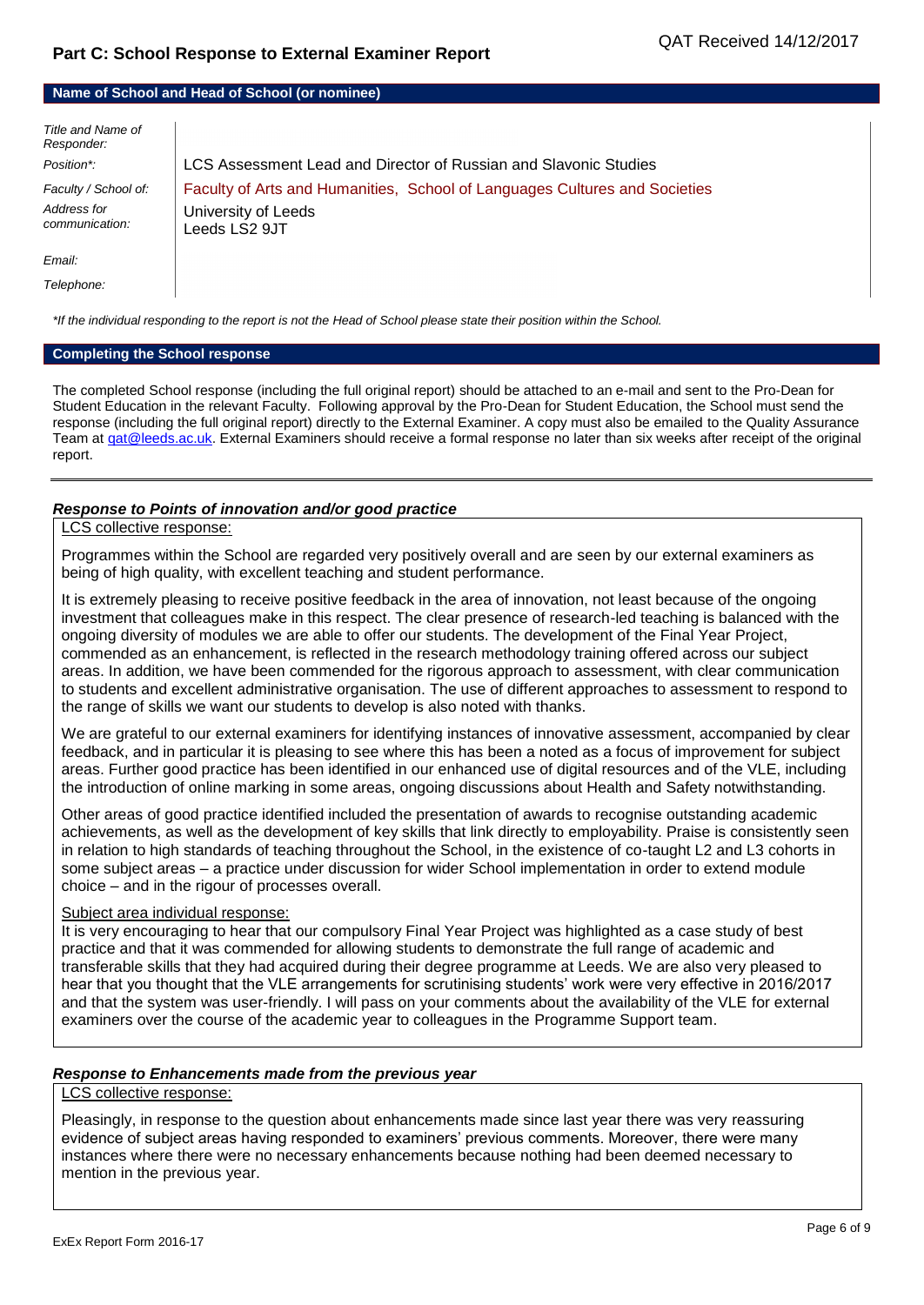Subject area individual response:

Thank you once again for suggesting changes to the assessment on SLAV3101 Core Russian 3. We agree that a timed test is a more suitable and fair method of testing students' language ability, and students, having been informed of the rationale behind introducing an essay under timed conditions to the assessment of the module, also welcomed the change.

# *Response to Matters for Urgent Attention*

*If any areas have been identified for urgent attention before the programme is offered again please provide a specific response to them here:*

#### LCS collective response:

Only five of the School's 30 external examiners for UG programmes raised matters for urgent attention. Two of these concerns the implementation of the University policy that all students starting their degree in 2017-18 must undertake a 40-credit Final Year Project (a Final Year Project became compulsory for all students starting their degree in 2014-15). One external examiner was concerned that this would impact upon the provision of a wide range of Level 3 optional modules, restrict the development of employability skills, and that some students would not be suited to such a mode of working. Other external examiners also voiced similar concerns in relation to module choice, though not as a matter for urgent attention.

In 2016-17, LCS developed a suite of School-wide 40-credit and 20-credit FYP modules, intended to replace the separate subject-level dissertation modules in most subject areas. They include traditional dissertation and extended essay variants, both 20- and 40-credit translation projects and a 40-credit digital documentary project. These modules were piloted in German, Russian and Slavonic Studies, Arabic, Islamic and Middle Eastern Studies, and East Asian Studies. In 2017-18 they have been rolled out across all subject areas in the School. Students doing a degree in the relevant language may choose to write their FYP in French, German, Russian, Spanish or Portuguese.

Enrolment figures indicate that approximately 2/3 of students have opted for a 40-credit FYP, suggesting that students welcome the opportunity to undertake a weighty independent project. The variety of FYP formats is intended to address the fact that not all students are suited to a traditional dissertation format. For students taking the traditional dissertation variants, the peer group meetings, organised by the students themselves, and the presentation of their research at the FYP Conference, develop employability skills; the option to write in the target language in some subject areas enables students to showcase their language ability. The School is also exploring the possibility of co-teaching Level 2 and Level 3 variants of the same module, a system already practised successfully in some subject areas, in order to extend module choice more efficiently. Whilst we are grateful that external examiners have suggested grounds for caution, for the above reasons we believe that we are responding to University policy in a way that will benefit our students and will not restrict their options. We will continue to monitor the place of the FYP and module choice in our curriculum as part of the School-wide curriculum review and programme reform currently underway and due to be implemented in 2019-20. The School continues to discuss and work with the subject area to consider remaining concerns where there seems to be a discrepancy with wider School and institutional experience.

Another external examiner raised a concern relating to moderation of School FYP marks when marking is done within subject areas and the role of subject external examiners in recommending changes to FYP marks in isolation from the School-wide set of marks. We greatly appreciate the identification of such concerns during the FYP's pilot year and we are seeking advice from the Faculty Assessment and Standards Group. We will provide specific guidance to external examiners on the moderation of School FYP marks in May 2018.

The other matters for urgent attention were concerns about exam questions, assessment and August resit administration, relating to specific subject areas. Each of these issues is being addressed in the subject areas concerned.

Subject area individual response: n/a: no matters for urgent attention were raised.

### *Response to questions 1-7 (and related comments)*

*Schools may provide a general response; however, where Examiners raise specific points these must be addressed individually:*

#### LCS collective response:

We are extremely grateful to those external examiners who have reached the end of their term of appointment. We thank you for your support, feedback and collegiality during your tenure. We are also very grateful to those of you who acted as mentors for external examiners new to the role. More than one external examiner suggested that it would be useful to arrange meetings between externals and students. This is a valuable suggestion, and we will consider how to implement this during the externals' visits in June.

Subject area individual response: n/a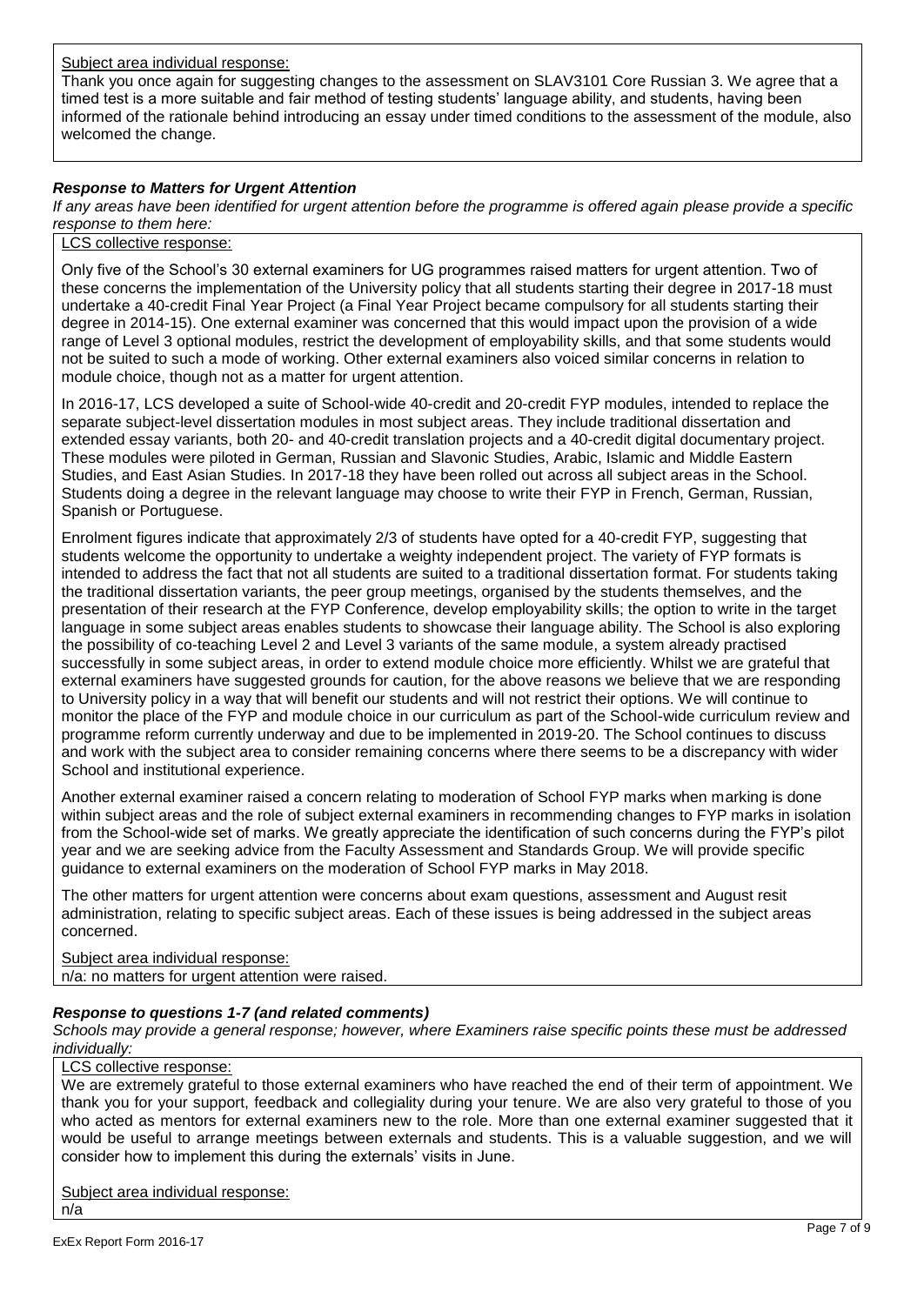#### **Standards**

#### *Response to questions 8 to 16 (and related comments)*

*Schools may provide a general response; however, where Examiners raise specific points these must be addressed individually:*

# LCS collective response

We are delighted that our external examiners have high praise for the breadth and scope of our programmes, for the degree to which they are informed by staff research, and for the comparability of standards with national benchmarks and other institutions. Programme aims and ILOs were found to be clear, appropriate and transparent. Many external examiners also commented positively on the use of blended learning and digital resources in relation to student engagement.

#### Subject area individual response

We are pleased that you were once again impressed by the achievements of our students and that you thought that the standard of our students' work, on both the language and content modules, was high. Your comments about our teaching practices and methods of assessment are very positive, and it is particularly encouraging for us that you could see the clear and logical development of students' linguistic and research skills over the course of the Leeds Russian programmes. We are also very pleased that you thought that our curriculum benefited from staff's research/scholarship expertise and activities and that academic research and scholarship had been successfully translated into teaching practice to enhance the student experience.

#### **Assessment and Feedback**

#### *Response to questions 17 to 19 (and related comments)*

*Schools may provide a general response; however, where Examiners raise specific points these must be addressed individually:*

# LCS collective response

We are pleased that external examiners regard assessment in general highly in LCS, and that they deem it to reflect both a wide variety of methods and a robust internal marking procedure. There was explicit praise for our transparent marking and moderation processes. In light of the University's aims to 'assess less, better', some subject areas are integrating different skills within a single assessment. One external examiner has exhorted the School to weigh the benefits of multiple assessments for modules against the cost to staff time, and to review regularly the necessity of each assessment with a view to streamlining. There were specific discussions about the nature of assessment at the different levels, and the desirability of standardised approaches to assessment methods. Discussions of these issues, informed by the Leeds Expectations for Assessment and Feedback, will continue in the future alongside the programme reform currently being undertaken by the School.

A number of external examiners recommend that attention is given to the full use of the marking scale, especially at the upper end. We are grateful to external examiners for noting where practice could be improved in this respect and agree that to do so will maximise parity and facilitate a smooth move to the 0-100 marking scale in 2017-18. There was one expression of concern that the new marking scale could have an inflationary effect on overall averages, that the introduction of criteria for subdivision within 70-100 would be helpful, and that care should be taken to map student performance on to the new scale correctly. For 2017-18 staff and students have been provided with information sheets about the new scale, which includes a conversion chart and advice on the upper and lower extremes of the scale. The use of the 0-100 scale will be closely monitored throughout this transition year. One external examiner recommended the introduction of a categorical marking scheme. The current University recommendation is for Schools to identify where the use of such a marking scheme may be appropriate; LCS is therefore currently reviewing this in individual subject areas. Work on School-wide assessment criteria and grade descriptors is ongoing in the context of the programme reform.

In terms of feedback to students, we are gratified that the quality of our feedback is consistently commended. We continue to strive to find the right amount of feedback to be meaningful to students without creating a disproportionate workload for colleagues. In addition, one valuable piece of advice has been to vary the language used in feedback and avoid over-use of language that does not offer specific guidance.

#### Subject area individual response

We are pleased that you were happy with assessment and feedback procedures on the UG Russian programmes and on the MA modules in specialised translation in 2016/2017, and we were particularly encouraged to hear that the use of a wide variety of innovative methods for assessment and feedback, which we strongly promote at Leeds, had been successful. Internal marking procedures were considered robust and our modes of assessment were considered appropriate for testing different ILOs. Thank you for your positive comments about feedback on